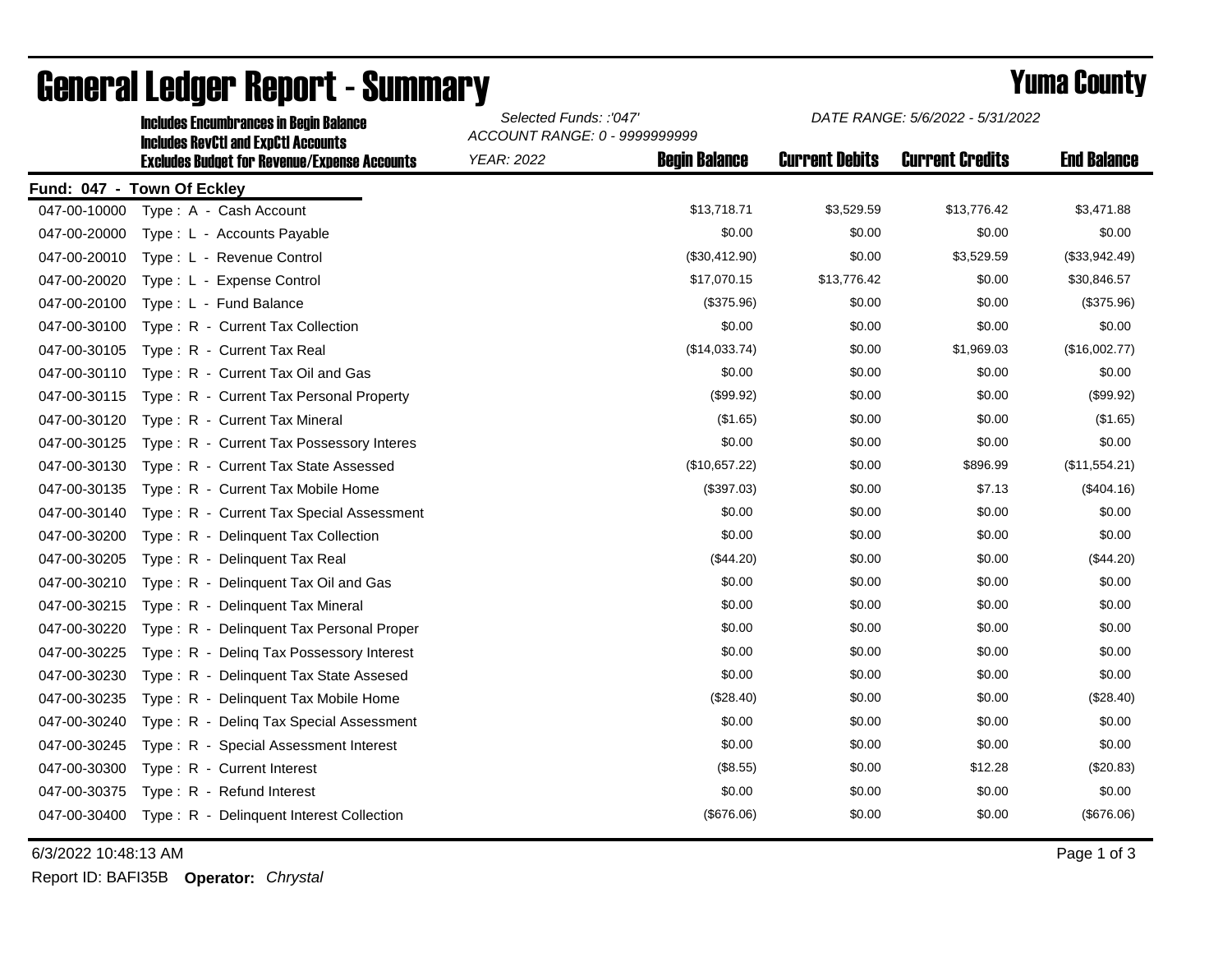|              | <b>Includes Encumbrances in Begin Balance</b><br><b>Includes RevCtI and ExpCtI Accounts</b><br><b>Excludes Budget for Revenue/Expense Accounts</b> | Selected Funds: :'047'<br>ACCOUNT RANGE: 0 - 9999999999 |                            | DATE RANGE: 5/6/2022 - 5/31/2022 |                        |                                  |                |
|--------------|----------------------------------------------------------------------------------------------------------------------------------------------------|---------------------------------------------------------|----------------------------|----------------------------------|------------------------|----------------------------------|----------------|
|              |                                                                                                                                                    | <b>YEAR: 2022</b>                                       | <b>Begin Balance</b>       | <b>Current Debits</b>            | <b>Current Credits</b> | <b>End Balance</b>               |                |
|              | Fund: 047 - Town Of Eckley                                                                                                                         |                                                         |                            |                                  |                        |                                  |                |
| 047-00-30500 | Type: R - Miscellaneous Collections                                                                                                                |                                                         |                            | \$0.00                           | \$0.00                 | \$0.00                           | \$0.00         |
| 047-00-32100 | Type: R - Transfers In                                                                                                                             |                                                         |                            | (\$1,303.95)                     | \$0.00                 | \$127.51                         | (\$1,431.46)   |
| 047-00-33000 | Type: R - Auto Tax B Collection                                                                                                                    |                                                         |                            | (\$938.08)                       | \$0.00                 | \$209.52                         | (\$1,147.60)   |
| 047-00-33100 | Type: $R -$ Auto Tax A & F Collection                                                                                                              |                                                         |                            | (\$316.65)                       | \$0.00                 | \$131.51                         | (\$448.16)     |
| 047-00-33400 | Type: R - M.V. Additional                                                                                                                          |                                                         |                            | (\$276.64)                       | \$0.00                 | \$175.62                         | (\$452.26)     |
| 047-00-33401 | Type: R - Delinguent Sewer Fees                                                                                                                    |                                                         |                            | (\$1,630.81)                     | \$0.00                 | \$0.00                           | (\$1,630.81)   |
| 047-00-49100 | Type: X - Treasurer Fees                                                                                                                           |                                                         |                            | \$653.14                         | \$57.71                | \$0.00                           | \$710.85       |
| 047-00-49401 | Type: X - Transfer Out                                                                                                                             |                                                         |                            | \$0.00                           | \$0.00                 | \$0.00                           | \$0.00         |
| 047-00-49500 |                                                                                                                                                    | Type: X - Checks Written / ACH Transfer                 |                            | \$16,417.01                      | \$13,718.71            | \$0.00                           | \$30,135.72    |
|              |                                                                                                                                                    |                                                         | Fund: 047 - Town Of Eckley | (\$13,342.75)<br>Totals :        | \$31,082.43            | \$20,835.60                      | (\$3,095.92)   |
|              |                                                                                                                                                    | <b>Total Fund Revenues:</b>                             | \$3,529.59                 | <b>Total Fund Expenses:</b>      | \$13,776.42            | <b>Net Revenue Over Expense:</b> | (\$10, 246.83) |

## General Ledger Report - Summary **Example 2018** Yuma County